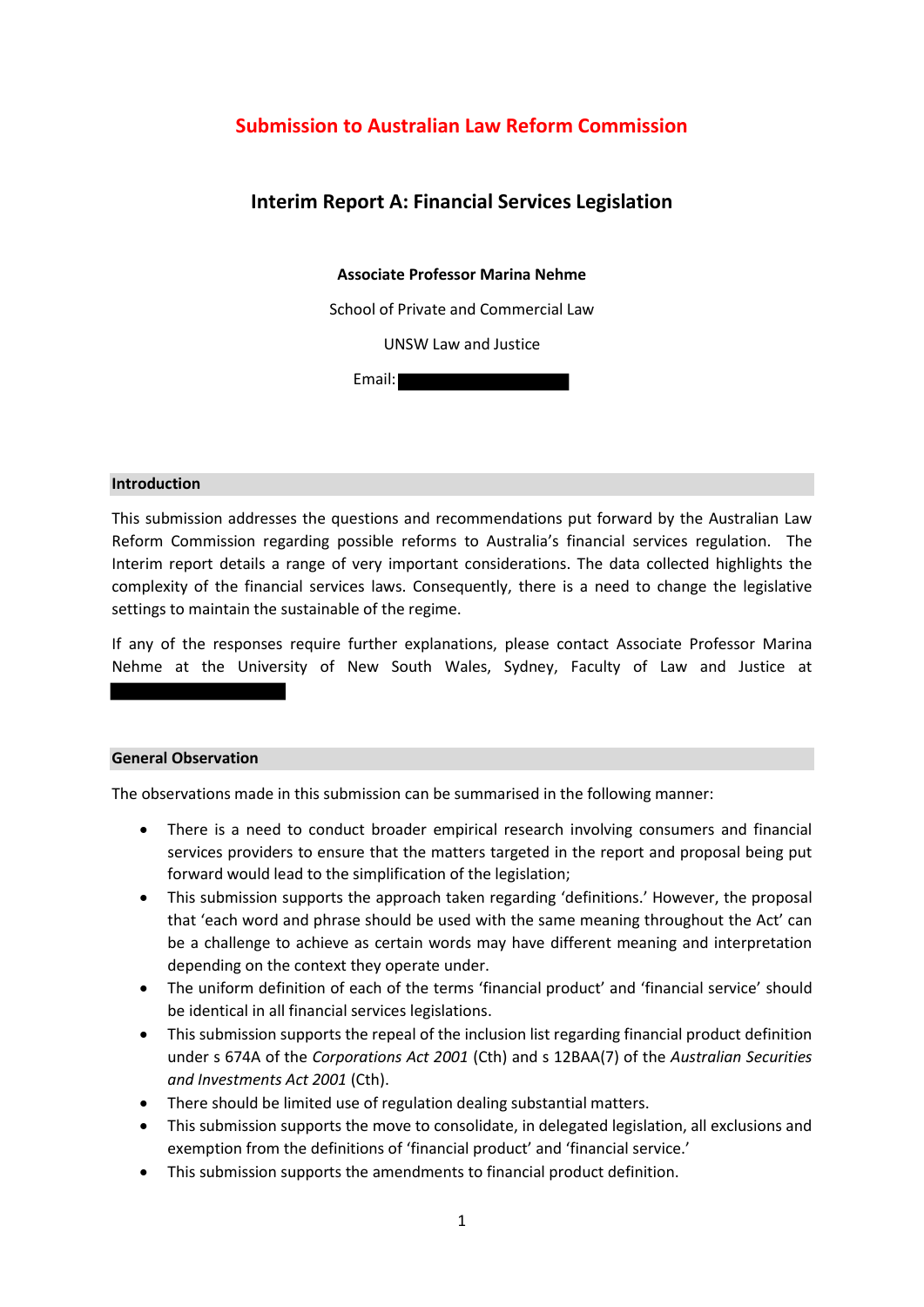- Reframing the provisions regarding financial product disclosure to an outcomes-based standard of disclosure should consider the financial impact this may have on businesses. There is also a need to assess whether the regulator has the necessary resources to implement such an approach.
- Personal advice is a form of financial services and any separation would be artificial and unnecessary.
- A better education campaign is needed to enhance the public's understanding of general and personal advice.
- A shift in the definition and the terminology of 'retail client' is encouraged.
- The submission supports the removal of the wealthy investor test from the legislation.
- A objects clause is not needed within Chapter 7.
- A review of s 912A is desired however the submission questions the approach taken to it.

**3. Empirical Data - Empirical Data Question A1:** What additional data should the Australian Law Reform Commission generate, obtain, and analyse to understand:

a. legislative complexity and potential legislative simplification;

b. the regulation of corporations and financial services in Australia; and c. the structure and operation of financial markets and services in Australia?

The Interim Report has generated an impressive range of data for the project. However, what is lacking is empirical data regarding the public's perception of the provisions in the legislation and their understanding of it. This is important especially when discussing ways to simplify the legislation as this implies that the financial services law should be accessible to all. Accordingly, I recommend that the Australian Law Reform Commission collects empirical research (either quantitative or qualitative) of the perception of consumers (this can be done through discussion with consumer groups for example) to highlight the challenges the legislation poses to consumers to ensure all grounds are covered.

Additionally, empirical research should also be conducted with financial services providers to see the challenges they face when implementing and interpreting the legislation.

Collecting data from these two sources may provide validations to some of the findings that the report has put forward.

**4. When to Define - Question A2:** Would application of the following definitional principles reduce complexity in corporations and financial services legislation?

### *When to define (Chapter 4):*

*a. In determining whether and how to define words or phrases, the overarching consideration should be whether the definition would enhance readability and facilitate comprehension of the legislation.* 

I Agree. This is a very important consideration. Following from this, a definition should be easily understood by the average person. Currently, there are a number of definitions that are challenging to understand by the experts let alone the average person.

*b. To the extent practicable, words and phrases with an ordinary meaning should not be defined.*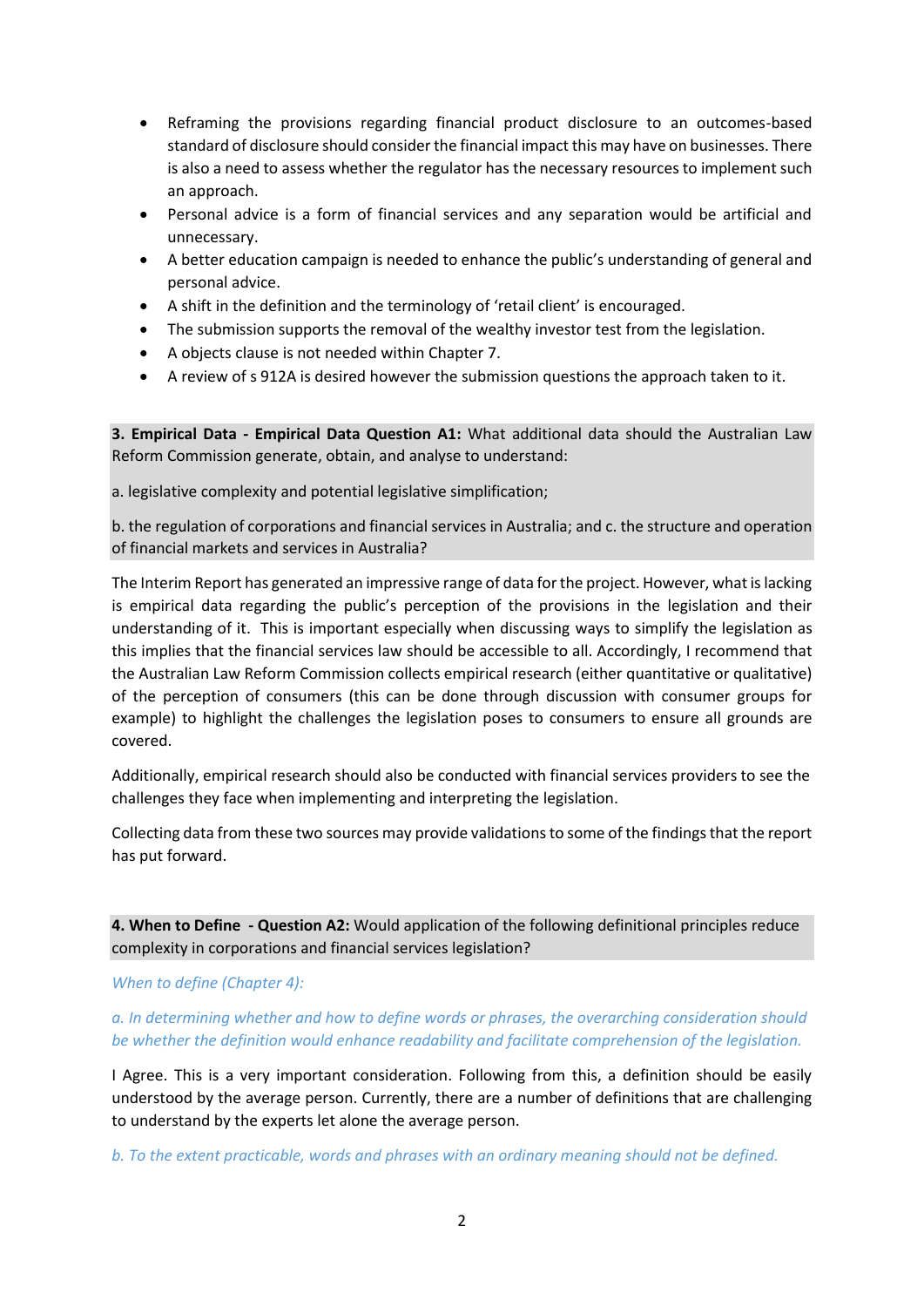*c. Words and phrases should be defined if the definition significantly reduces the need to repeat text.*

*d. Definitions should be used primarily to specify the meaning of words or phrases, and should not be used to impose obligations, tailor the application of particular provisions, or for other substantive purposes.* 

### I agree with the above principles.

## *Consistency of definitions (Chapter 5):*

# *e. Each word and phrase should be used with the same meaning throughout an Act, and throughout all delegated legislation made under that Act.*

This would be ideal of course. However, certain words may have different meaning and interpretation. A simple example can be found with the word 'may'. The word 'may' can be viewed as giving a person the option to do something or it may mean that a person is obliged to do something.<sup>1</sup> For example, in *Leach v R* (2007) 230 CLR 1, the High Court considered the meaning of the word 'may' in the context of s 19(5) of the *Sentencing (Crime of Murder) and Parole Reform Act 2003* (NT). This provision states that the Supreme Court 'may refuse to fix a non-parole period' if it is satisfied that the matters set out in the provision have taken place. The High Court determined that the word 'may' was not used to convey discretionary power on the Supreme Court. Instead, it gave a power that the court had to exercise if it was satisfied that the requirements of s 19(5) were met.<sup>2</sup> Similarly, in *Finance Facilities Pty Ltd v FCT* (1971) 127 CLR 106*,* Windeyer J stated:

This does not depend on the abstract meaning of the word 'may' but of whether the particular context of words and circumstance make it only an empowering word but indicate circumstances in which the power is to be exercised – so that in those events the 'may' becomes a 'must'.<sup>3</sup>

## *f. Relational definitions should be used sparingly.*

## *g. To the extent practicable, key defined terms should have a consistent meaning across all Commonwealth corporations and financial services legislation.*

I agree with both principles. Having key terms defined in the same way in all relevant legislations would make it easier for consumers and businesses to operate. It would remove one of the many levels of intricacies that currently apply in financial services.

*Design of definitions (Chapter 6):* 

### *h. Interconnected definitions should be used sparingly.*

### It is best to avoid interconnected definitions.

*i. Defined terms should correspond intuitively with the substance of the definition.* 

*j. It should be clear whether a word or phrase is defined, and where the definition can be found.*

<sup>&</sup>lt;sup>1</sup> As noted in the *Oxford English Dictionary* (online version).

<sup>2</sup> *Leach v R* (2007) 230 CLR 1, 17–18.

<sup>3</sup> *Finance Facilities Pty Ltd v FCT* (1971) 127 CLR 106, 134; also see *MacDougall v Paterson* (1851) 11 CB 755, 766.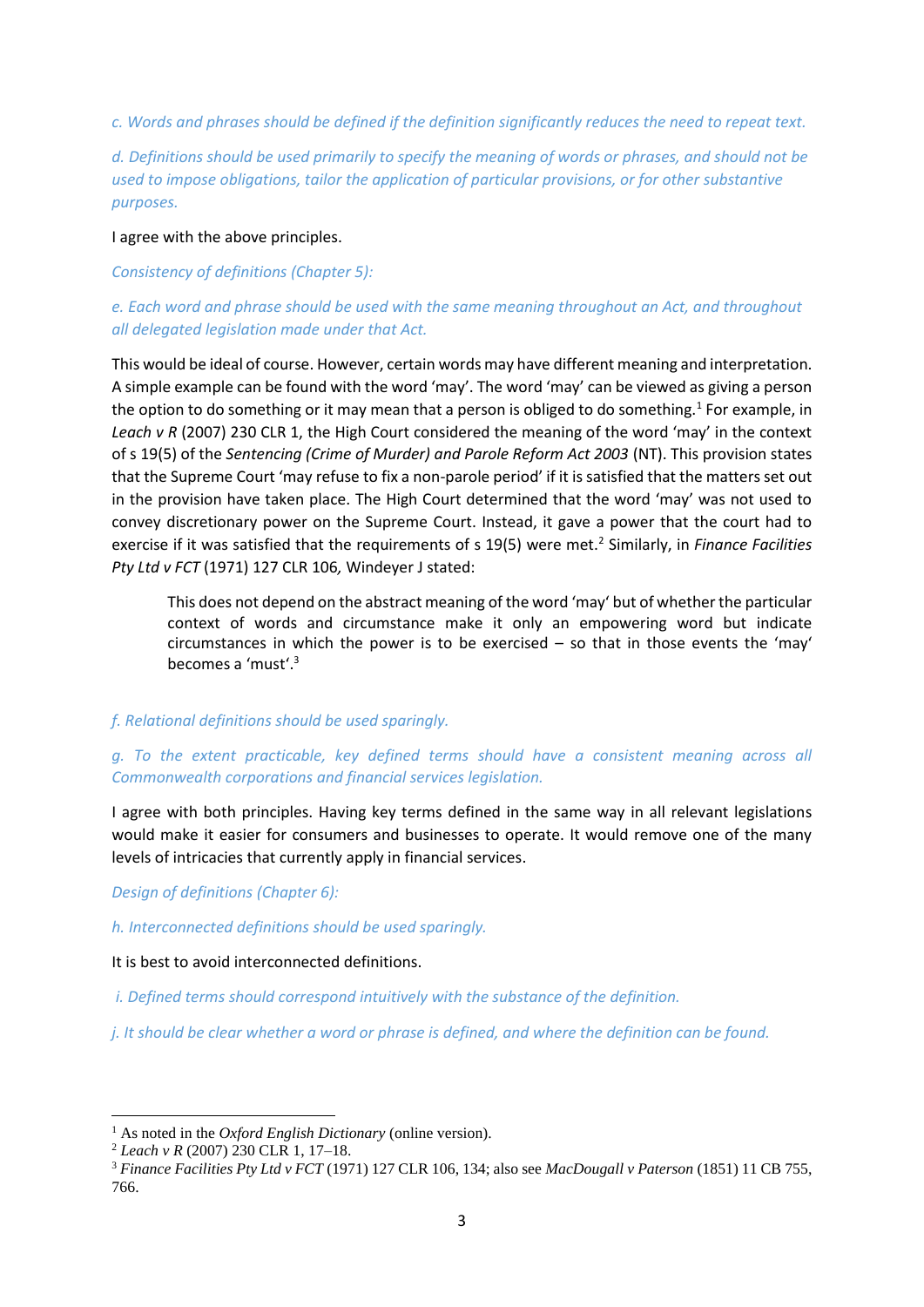I agree with the above principles. Having all the definition in one place would be ideal. It will also make those definition accessible to the public as they will have a one stop shop to access them.

**Proposal A3: Each Commonwealth Act relevant to the regulation of corporations and financial services should be amended to enact a uniform definition of each of the terms 'financial product' and 'financial service'.**

Having uniform definitions for key terms is essential to enhancing access and understanding of the law.

**Proposal A4: In order to implement Proposal A3 and simplify the definitions of 'financial product' and 'financial service', the Corporations Act 2001 (Cth) and the Australian Securities and Investments Commission Act 2001 (Cth) should be amended to:** 

*a. remove specific inclusions from the definition of 'financial product' by repealing s 764A of the Corporations Act 2001 (Cth) and omitting s 12BAA(7) of the Australian Securities and Investments Commission Act 2001 (Cth);* 

This change is welcomed. The inclusion list is redundant as the functional definition that the legislation has is already very broad and covers the inclusions in both provisions.

*b. remove the ability for regulations to deem conduct to be a 'financial service' by omitting s 766A(1)(f) of the Corporations Act 2001 (Cth) and s 12BAB(1)(h) of the Australian Securities and Investments Commission Act 2001 (Cth);* 

*c. remove the ability for regulations to deem conduct to be a 'financial service' by amending ss 766A(2) and 766C(7) of the Corporations Act 2001 (Cth), and ss 12BAB(2) and (10) of the Australian Securities and Investments Commission Act 2001 (Cth);* 

This change is also welcomed. Additionally, I recommend the removal of definitions from the regulation as this adds a layer of complexity to the law. As a rule, substantial matters of law should be in the legislation while procedural matters may be in the regulation. It is concerning that, currently, the regulation is regulating a range of substantial matters, and this is adding to the complexity of the financial services regime.

*d. remove the incidental product exclusion by repealing s 763E of the Corporations Act 2001 (Cth);* 

The removal of the reference to incidental product exclusion will simplify the assessment of whether a product is a financial services or not.

*e. insert application provisions to determine the scope of Chapter 7 of the Corporations Act 2001 (Cth) and its constituent provisions; and* 

No comment.

*f. consolidate, in delegated legislation, all exclusions and exemptions from the definition of 'financial product' and from the definition of 'financial service'.*

While I personally believe in the minimal use of delegated legislation, the broad definitions of financial product and services and the rise of innovative business practices means that a range of products and services might fall under the existing definitions even though they should be exempt. Accordingly, to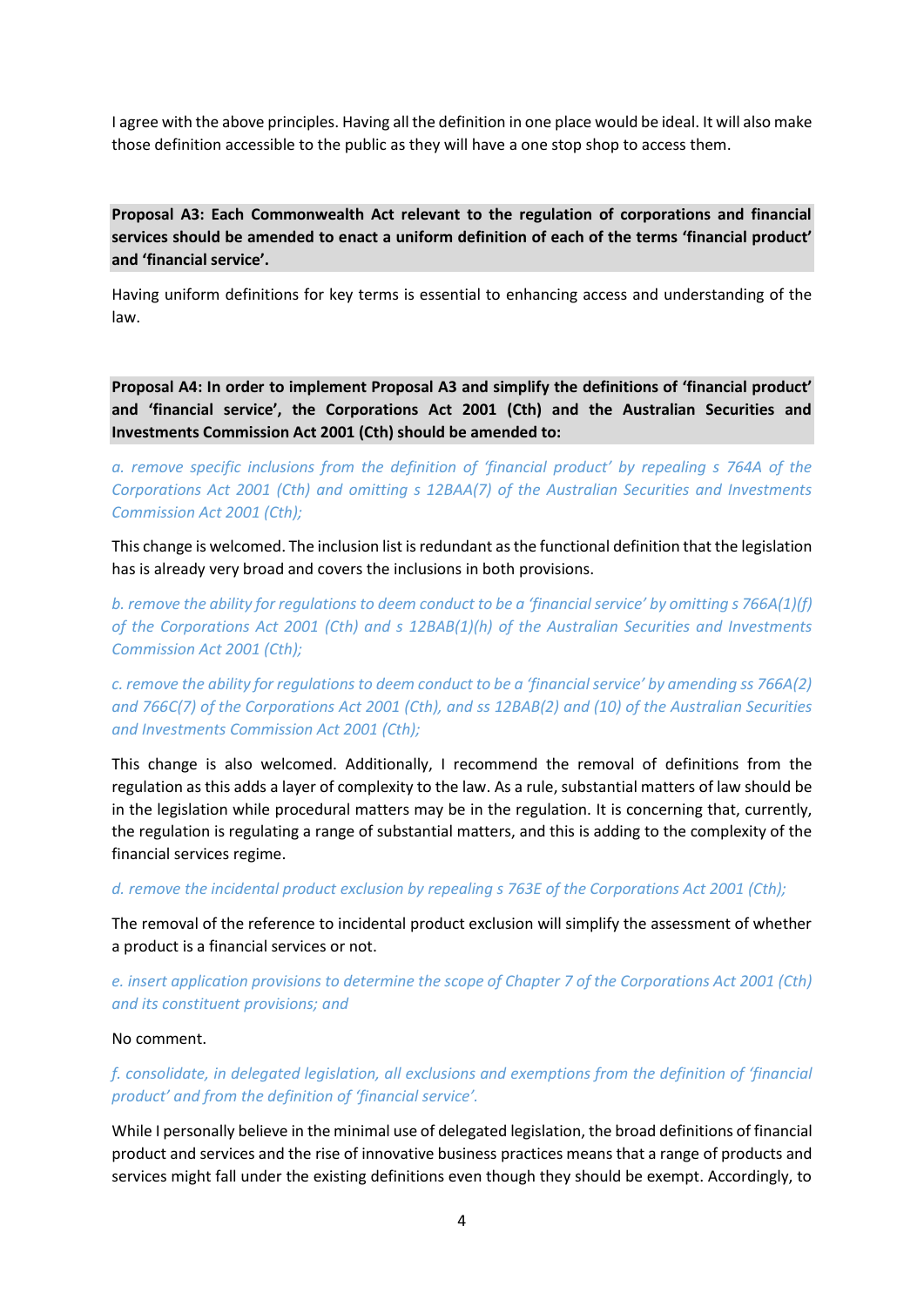keep the legislation agile, exclusion provision may need to be introduced quickly through delegated legislation. I support the move to consolidate, in delegated legislation, all exclusions from the definitions of 'financial product' and 'financial service.'

**Proposal A5: The Corporations Act 2001 (Cth) and the Australian Securities and Investments Commission Act 2001 (Cth) should be amended to remove the definitions of:** 

**a. 'makes a financial investment' (s 763B Corporations Act 2001 (Cth) and s 12BAA(4) Australian Securities and Investments Commission Act 2001 (Cth));** 

**b. 'manages financial risk' (s 763C Corporations Act 2001 (Cth) and s 12BAA(5) Australian Securities and Investments Commission Act 2001 (Cth)); and** 

**c. 'makes non-cash payments' (s 763D Corporations Act 2001 (Cth) and s 12BAA(6) Australian Securities and Investments Commission Act 2001 (Cth)).**

The definition of these terms may be removed. There is enough guidance in the case law to provide assistance regarding the interpretation of these terms.

#### **Proposal A6: In order to implement Proposal A3:**

**a. reg 7.1.06 of the Corporations Regulations 2001 (Cth) and reg 2B of the Australian Securities and Investments Commission Regulations 2001 (Cth) should be repealed;** 

**b. a new paragraph 'obtains credit' should be inserted in s 763A(1) of the Corporations Act 2001 (Cth) and in s 12BAA(1) of the Australian Securities and Investments Commission Act 2001 (Cth); and**

**c. a definition of 'credit' that is consistent with the definition contained in the National Consumer Credit Protection Act 2009 (Cth) should be inserted in the Corporations Act 2001 (Cth) and in the Australian Securities and Investments Commission Act 2001 (Cth).**

I support the repeal of the reg 7.1.06 of the *Corporations Regulations 2001* (Cth) and reg 2B of the *Australian Securities and Investments Commission Regulations 2001* (Cth).

The addition of 'obtains credit' to the definition of financial product will ensure consistency between the legislations. Further, having consistent definition of this term between the different Federal statutes will remove some of the existing complexities within the financial services regime.

**Proposal A7: Sections 1011B and 1013A(3) of the Corporations Act 2001 (Cth) should be amended to replace 'responsible person' with 'preparer'.** 

I agree with the premise that we need consistency in the way which certain people are referred to across legislations. Accordingly, I recommend that the review goes further than the suggested proposal and consider ways to harmonise the terms used in the *Corporations Act 2001* (Cth) and the other Federal legislations. Further, the practice of using 'tag' should be discontinued and a more consistent approach should be adopted to lessen the complexity of the law. Consequently, a review of all tag words in Chapter 7 should be conducted.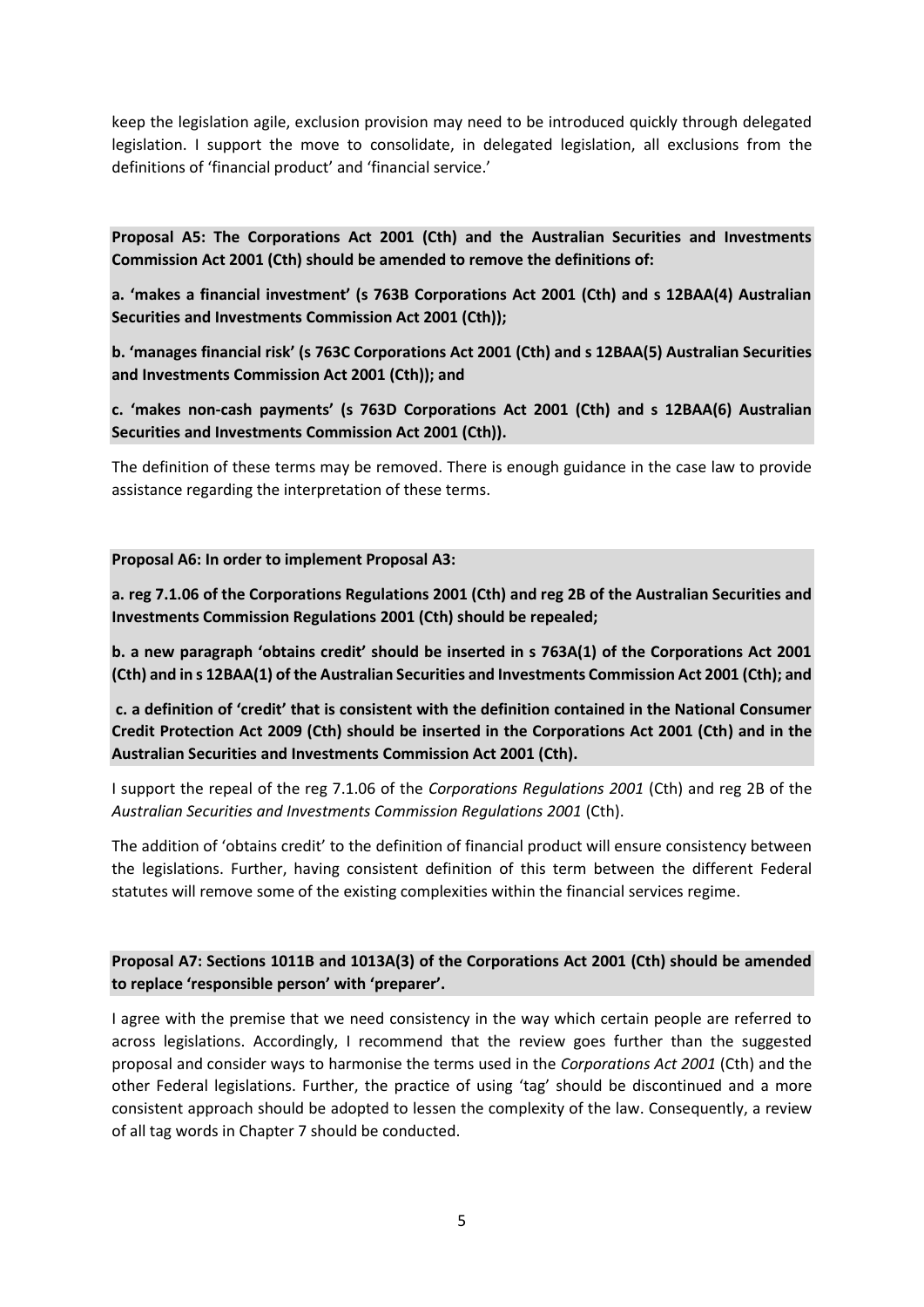Further, the example provided of 'regulated person' in the Interim Report is perfect to represent the confusion within the statute. Each term should have the same meaning across the legislation if the aim is to remove complexities within the law.

# **Proposal A8: The obligation to provide financial product disclosure in Part 7.9 of the Corporations Act 2001 (Cth) should be reframed to incorporate an outcomes-based standard of disclosure.**

This proposal has merit. However, for it to be implemented properly and to ensure consumers' protection, an immense number of resources is required. For instance, regulators need to provide sufficiently guidance to businesses and should have the resources needed to monitor the disclosure documents to ensure compliance with the standards. Similarly, this will raise a cost for businesses as they will need to adapt their current systems to the new regime. In view of this, I recommend that the Committee consult with the industry to assess the impact of this proposal on their businesses.

### **Proposal A9: The following existing powers in the** *Corporations Act 2001* **(Cth) should be removed:**

**a. powers to grant exemptions from obligations in Chapter 7 of the Act by regulation or other legislative instrument; and** 

**b. powers to omit, modify, or vary ('notionally amend') provisions of Chapter 7 of the Act by regulation or other legislative instrument.** 

**Proposal A10: The Corporations Act 2001 (Cth) should be amended to provide for a sole power to create exclusions and grant exemptions from Chapter 7 of the Act in a consolidated legislative instrument.** 

**Question A11: In order to implement Proposals A9 and A10:** 

**a. Should the Corporations Act 2001 (Cth) be amended to insert a power to make thematically consolidated legislative instruments in the form of 'rules'?** 

## **b. Should any such power be granted to the Australian Securities and Investments Commission?**

I question the need for such a change. In regard to the power to grant exemptions, omit, modify or vary the rules, this power should be a reflection of the intention of the Parliament and as such should be linked to the necessary provisions in the Statute itself. It does not really add any complexity to the legislation. The complexity comes elsewhere when people have to go to another piece of rules to figure out the exemption regime for instance. There are more appropriate investments that can be made that would lead to simplification of our financial services laws. This is not one of them.

However, if such a proposal goes ahead, the same need to be done in the context of the *ASIC Act 2001 and other legislations* (Cth) for example to ensure consistency of approaches.

**Proposal A12: As an interim measure, the Australian Securities and Investments Commission, the Department of the Treasury (Cth), and the Office of Parliamentary Counsel (Cth) should develop a mechanism to improve the visibility and accessibility of notional amendments to the Corporations Act 2001 (Cth) made by delegated legislation.**

This should be the rule, not the exception. Visibility is key to ensure accountability in the system.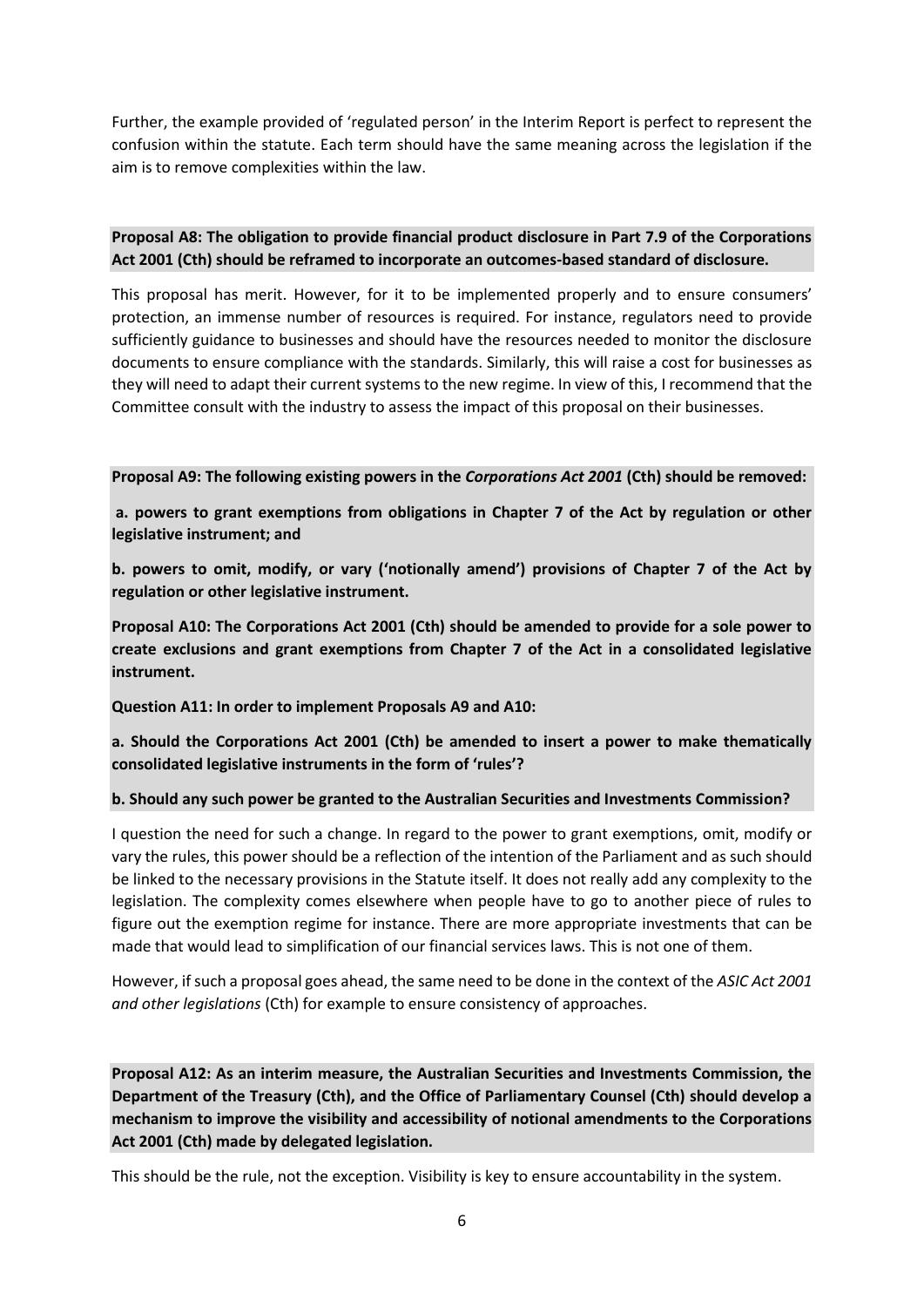#### **Proposal A13: The Corporations Act 2001 (Cth) should be amended to:**

**a. remove the definition of 'financial product advice' in s 766B;** 

**b. substitute the current use of that term with the phrase 'general advice and personal advice' or 'general advice or personal advice' as applicable; and** 

**c. incorporate relevant elements of the current definition of 'financial product advice' into the definitions of 'general advice' and 'personal advice'.** 

Proposal A13 may be helpful in making the meaning of advice accessible to the public.

**Proposal A14: Section 766A(1) of the Corporations Act 2001 (Cth) should be amended by removing from the definition of 'financial service' the term 'financial product advice' and substituting 'general advice'.** 

I do not support the decoupling of personal advice from financial services. It is important that any person providing personal advice is a financial service provided and has a range of obligations applying to them including s 912A of the *Corporations Act 2001* (Cth). Having provisions named 'financial service or personal advice' to ensure licensing occurs just leads to greater confusion and complexity of the rules. Consequently, I question whether the decoupling may lead to a simplification of the regime. It is very artificial. It may, in fact, result in greater confusion.

A better system is to clarify what are the rules a financial service provider must comply with in instances where they are providing personal advice versus general advice. Having a table reflecting the different obligation within the stature will remedy the issue of complexity referred to in the Interim Report.

**Proposal A15: Section 766B of the Corporations Act 2001 (Cth) should be amended to replace the term 'general advice' with a term that corresponds intuitively with the substance of the definition.**

I believe the current issue is less with the need to understand what the term means and more with education of consumer regarding the meaning of the word. Investing in education is more worthwhile then rebranding an existing concept that consumers may understand. A review of the current education programs attached to this term should be considered to see if there are other ways to enhance the meaning of this term to consumers. The same may be said about replacing the term 'personal advice'.

**Question A16: Should the definition of 'retail client' in s 761G of the Corporations Act 2001 (Cth) be amended:**

**a. to remove:** 

**i. subsections (5), (6), and (6A), being provisions in relation to general insurance products, superannuation products, RSA products, and traditional trustee company services; and**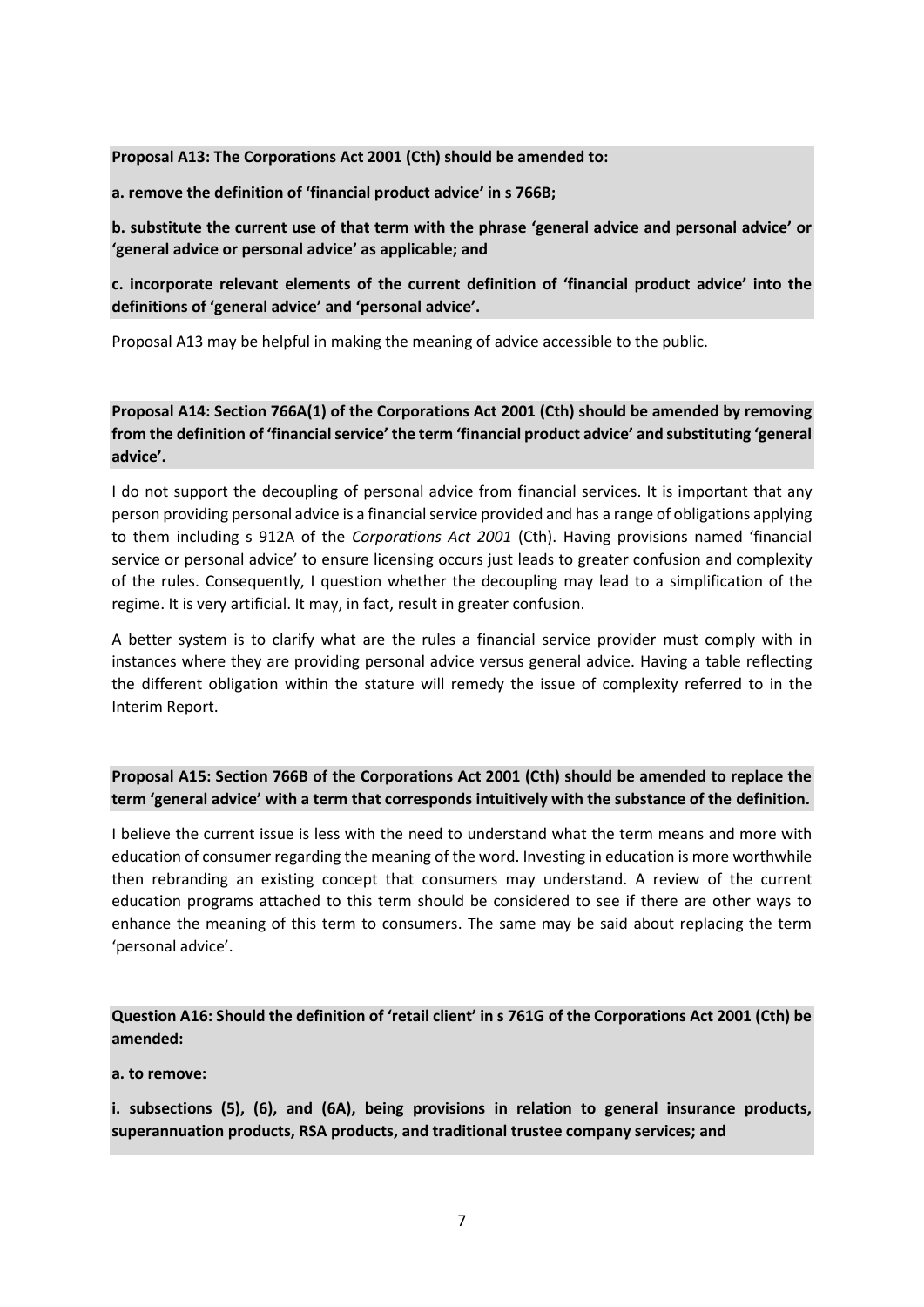**ii. the product value exception in sub-s (7)(a) and the asset and income exceptions in sub-s (7)(c); or b. in some other manner?** 

# **Question A17: What conditions or criteria should be considered in respect of the sophisticated investor exception in s 761GA of the Corporations Act 2001 (Cth)?**

A review of the definition of retail client is welcomed. To ensure simplicity of the laws, it would also be encouraged for one terminology to be used across Federal legislation to reflect retail client as currently some legislations refer to 'consumers' rather than retail clients. This causes unnecessary complexity within the regime. One terminology across financial services should be enough.

Additionally, the wealthy investor test does not necessarily reflect the knowledge of the person. It only focuses on wealth. Wealth does not mean that the person may have the necessary financial literacy to deal with complex financial products. For example, a number of retired people have net assets worth \$2.5 million. However, the rate of financial literacy in elderly people is low.<sup>4</sup> But even though this is the case, they may be deemed as wholesale clients. Similarly, people who may not be characterised as wealthy investors may fall under the definition of retail client and yet they may have the necessary knowledge and skill to enable them to make informed financial decisions without any help. Accordingly, a review of the asset and income exception is welcomed. In fact such an exemption should be removed from the legislation.

## **Question A18: Should Chapter 7 of the Corporations Act 2001 (Cth) be amended to insert certain norms as an objects clause?**

### **Question A19: What norms should be included in such an objects clause?**

I question the need for the insertion of certain norms as an objects clause. The six norms identified by the Financial Services Royal Commission are essential elements that are implied in Chapter 7. I question the need to spell them out. It is expected that the person obeys the law. A financial services provider should not be involved in misleading and deceptive conduct and this is apparent through all the misleading and deceptive provisions already in Chapter 7. The same may be said for the rest of the norms. They are just a reflection of our existing law and do not necessarily clarify existing provisions or lessen their complexity.

**Proposal A20: Section 912A(1)(a) of the Corporations Act 2001 (Cth) should be amended by:** 

**a. separating the words 'efficiently', 'honestly', and 'fairly' into individual paragraphs;** 

**b. replacing the word 'efficiently' with 'professionally'; and** 

**c. inserting a note containing examples of conduct that would fail to satisfy the 'fairly' standard.** 

<sup>4</sup> Annamaria Lusardi and Olivia Mitchell, 'Baby Boomer Retirement Security: the Roles of Planning, Financial Literacy, and Housing Wealth' (2007) 54 *Journal of Monetary Economics* 205; Tullio Jappelli, 'Economic Literacy: An International Comparison' (2010) 120(584) *The Economic Journal* F 429; Annamaria Lusardi and Olivia Mitchell, 'Financial Literacy and Retirement Preparedness: Evidence and Implications for Financial Education' (2007) 42(1) *Business Economics* 35; Maarten Van Rooij, Annamaria Lusardi and Rob Alessie, 'Financial Literacy and Retirement Planning in the Netherlands' (2011) 32(4) *Journal of Economic Psychology*  593;J Conrad Glass Jr and Beverly B Kilpatrick, 'Gender Comparisons of Baby Boomers and Financial Preparation for Retirement' (1998) 24(8) *Educational Gerontology* 719.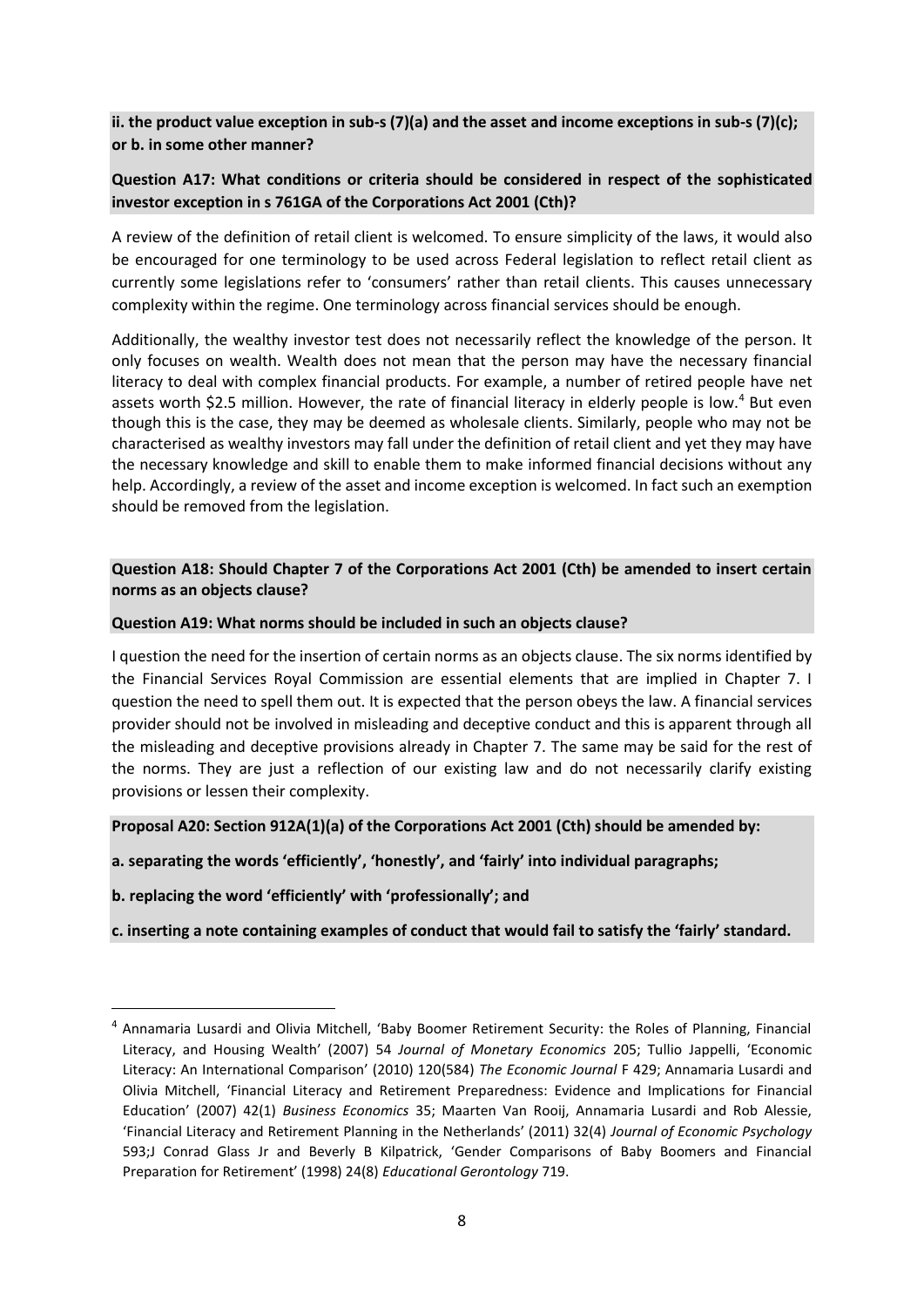I agree that the elements of s 912A(1)(a) should be revisited as they may be viewed as contradictory in certain instances. As highlighted by the Interim Report, there has been issues with the way this provision has been interpreted. I would recommend the removal of the term efficiently as it may be viewed as contradictory to matters of fairness and honesty. Further defining 'efficiently' may be a challenge as it may mean different things depending on the person's perspective and discipline.

I question the need to have the word 'professionally' introduced. The values of honesty and fairness are enough to represent the values a financial services licensee must uphold. Professionalism is manifest through the rest of the obligations that are present in s 912A. Accordingly, it does not need to be spelled out. The same may be said regarding the use the word 'competence' in this context. The obligations under s 912A cannot be achieved if the financial services provider is not acting in a competent manner.

**Proposal A21: Section 912A(1) of the Corporations Act 2001 (Cth) should be amended by removing the following prescriptive requirements:** 

**a. to have in place arrangements for the management of conflicts of interest (s 912A(1)(aa));** 

**b. to maintain the competence to provide the financial services (s 912A(1)(e));** 

**c. to ensure representatives are adequately trained (s 912A(1)(f)); and** 

### **d. to have adequate risk management systems (s 912A(1)(h)).**

I would recommend keeping the above concrete rules in the provision as the meaning of fairness and even the proposed professionalism may vary from discipline to discipline. They are more representatives of values organisations must aspire to.

Further, the provisions referred to in proposal A21 do not add a complication to this system. They are in fact self-explanatory. They clarify their legal obligations.

**Proposal A22: In accordance with the principle that terminology should be used consistently to reflect the same or similar concepts, s 991A of the Corporations Act 2001 (Cth) and s 12CA of the Australian Securities and Investments Commission Act 2001 (Cth) should be repealed.** 

I agree with this. It is important for the same terminology to be used consistency throughout the statutes.

**Proposal A23: In accordance with the principle that terminology should be used consistently to reflect the same or similar concepts, proscriptions concerning false or misleading representations and misleading or deceptive conduct in the Corporations Act 2001 (Cth) and the Australian Securities and Investments Commission Act 2001 (Cth) should be consolidated into a single provision.**

This will be a great step to remove complexity in the different legislative regime.

**Question A24: Would the Corporations Act 2001 (Cth) be simplified by:**